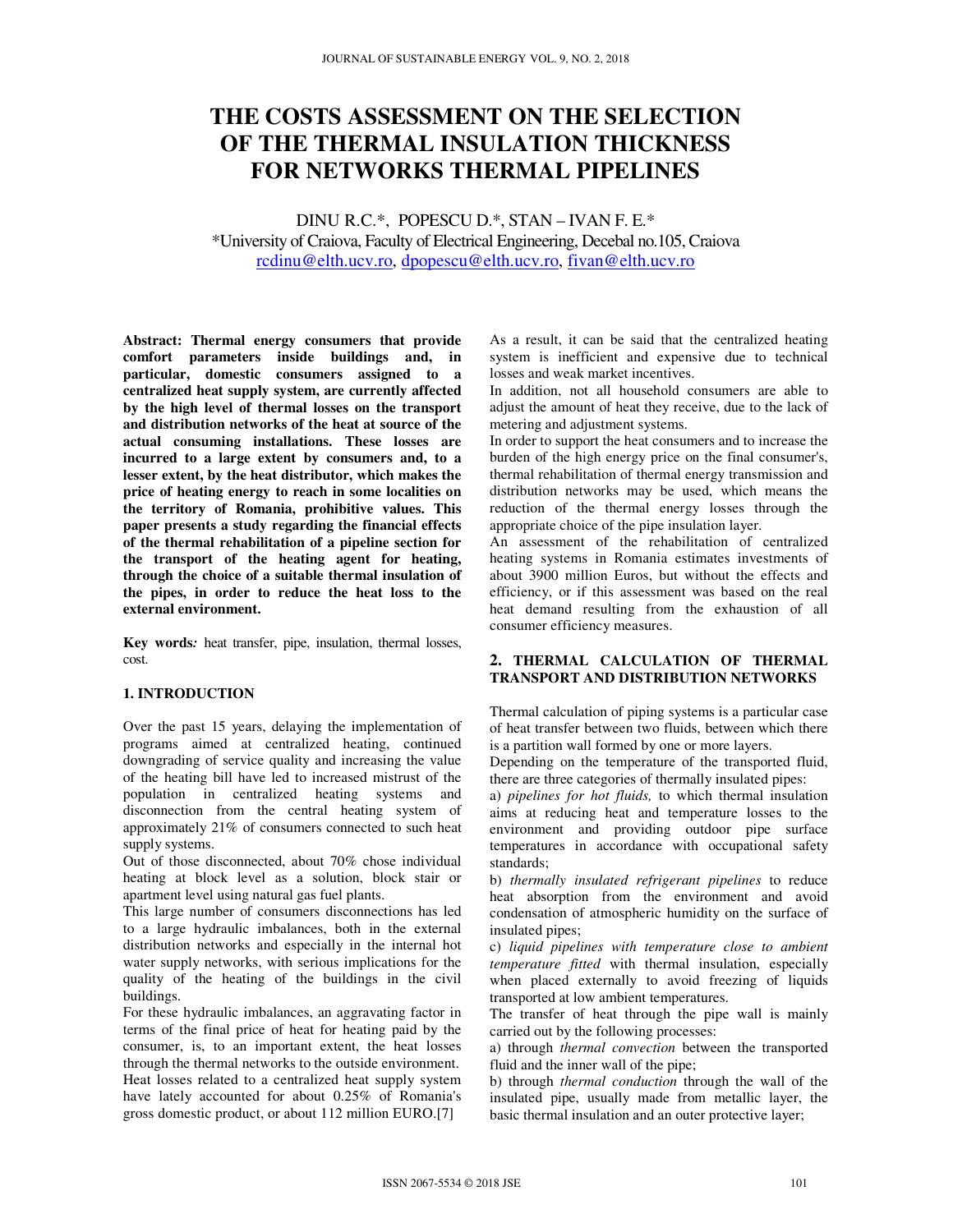c) through *convection* and possibly *thermal radiation* between the outer surface of the pipe and the surrounding environment. More complicated cases of heat transfer through the pipes insulated (pipes buried in the ground with or without channel accompanying hot pipes for pipelines) will be treated separately.

Table 1 presents the main sizes and relationships used to determine the heat transfer between two fluids separated by cylindrical or planar walls [1], [5], [9].

In the table, when calculating the temperature at a point, the plus sign corresponds to the temperature  $t_x > t_c$ , and minus sign corresponds to temperature  $t_x < t_c$ .

**Table 1. Sizes and basic relations in the calculation of heat transfer between two fluids separated by a cylindrical wall [1], [5]** 

| Name                                | Measure                 | Calculation relationship                                                        |     |  |
|-------------------------------------|-------------------------|---------------------------------------------------------------------------------|-----|--|
| Thermal resistance<br>to conduction | $(m \cdot ^{\circ}C)/W$ | $R_{1,cd} = \frac{1}{2 \cdot \pi \cdot \lambda} \cdot \ln \frac{d_e}{d_i}$      | (1) |  |
| Thermal resistance<br>to convection | $(m \cdot ^{\circ}C)/W$ | $R_{1,CV} = \frac{1}{\pi \cdot d \cdot \alpha}$                                 | (2) |  |
| Total thermal<br>resistance         | $(m \cdot ^{\circ}C)/W$ | $R_l = \sum R_{l, cd, i} + \sum R_{l, cv, i}$<br>$i=1$<br>$i=1$                 | (3) |  |
| Global Heat<br><b>Exchange Rate</b> | $W/(m \cdot C)$         | $k_1 = \frac{1}{R_1}$                                                           | (4) |  |
| Unified thermal flow                | W/m                     | $q_1 = k_1 \cdot \Delta t = \frac{\Delta t}{R_1} = \frac{t_{f1} - t_{f2}}{R_1}$ | (5) |  |
| Thermal flow                        | w                       | $Q = q_1 \cdot L$                                                               | (6) |  |
| Temperature at a<br>point           | °C                      | $t_x = t_c \pm q_1 \cdot R_{l,c} \cdot x$                                       | (7) |  |

Heat loss calculation is done by applying custom classical relationships according to specific situations: - type of thermal insulation of the pipes (insulation with mineral wool mattresses or rigid polyurethane foam insulation); - location mode: underground or air; - the thermal regime of operation during the calculation period in correlation with the external climatic parameters; - the state of thermal insulation materialized by the degradation of the physical characteristics that determine the thermal protection of the pipes (degree of degradation of the thermal insulation); - the diameter and length of the various pipe sections.

The general expression of heat loss in pipelines carrying agent is [4]:

$$
Q = q_1 \cdot (1 + K) \cdot L = \frac{t_{m,fl} - t_0}{R_1} \cdot (1 + K) \cdot L \quad [W] \tag{8}
$$

were:  $q_1$  – specific heat loss, [W/m];

 $t_{m}$   $\theta$  – average temperature of the heat,  $[°C]$ ;

 $t_0$  – ambient temperature, [°C];

 $R<sub>1</sub>$  - resistance to heat transfer from fluid to the environment, [(m⋅°C)/W];

 $L$  – the equivalent length of the pipe,  $[m]$ ;

K – correction coefficient that takes into account heat losses through non-insulated pipe supports (Table 2).

**Table 2. Coefficient K for determining heat loss through pipe support elements [1], [4]** 

| Pipeline support | Coefficient K for pipelines |          |  |
|------------------|-----------------------------|----------|--|
|                  | In the rooms                | outdoors |  |
| By hanging       | 0.10                        | 0.15     |  |
| By leaning       | 0.15                        | 0.25     |  |

For an air-assembled pipe section (Figure 1) the specific heat loss is calculated with the relation:

$$
q_1 = \frac{t_m - t_e}{R_1} \cdot (1 + K) [W/m]
$$
 (9)

were:  $t_e$  – outside air temperature, [°C];



**Fig. 1. Temperature variation in a non-homogeneous cylindrical wall** 

 $R_1$  – the heat transfer resistance of the pipe system and the insulation layer, [(m⋅°C)/W], determined by the relationship:

$$
R = R_{1,i} + R_{1,p} + R_{1,iz} + R_{1,e} = \frac{1}{\pi \cdot D_i \cdot \alpha_i} + \frac{1}{2 \cdot \pi \cdot \lambda_1} \cdot \ln \frac{D_e}{D_i} + \frac{1}{2 \cdot \pi \cdot \lambda_{iz}} \cdot \ln \frac{D_{iz}}{D_e} + \frac{1}{\pi \cdot D_{iz} \cdot \alpha_e}
$$
 (10)

were:  $\alpha_i$  – the heat transfer coefficient by convection, from the fluid to the inner surface of the pipe  $[W/(m^2.°C)];$ 

 $\lambda_1$  – the thermal conductivity of the pipe material,  $[W/(m \cdot ^{\circ}C)].$ 

De – the outer diameter of the pipe, [m];

 $D_i$  – the inner diameter of the pipe, [m];

 $\lambda_{iz}$  – the thermal conductivity of the insulation layer material, [W/(m⋅°C)], determined by calculation according the insulation type and its average temperature with one of the relations 11, 12 or 13:

- for mineral wool shells:

$$
\lambda_{iz} = 0.059 + 0.000186 \cdot t_m \text{ [W/(m} \text{°C)]}
$$
 (11)

- for mineral wool mattresses:

$$
\lambda_{iz} = 0.051 + 0.00016 \cdot t_m \text{ [W/(m} \text{°C)]}
$$
 (12)

- for glass wool:

$$
\lambda_{\text{iz}} = 0.047 + 0.00031 \cdot t_{\text{m}} \text{ [W/(m} \cdot {}^{\circ}\text{C)]}
$$
 (13)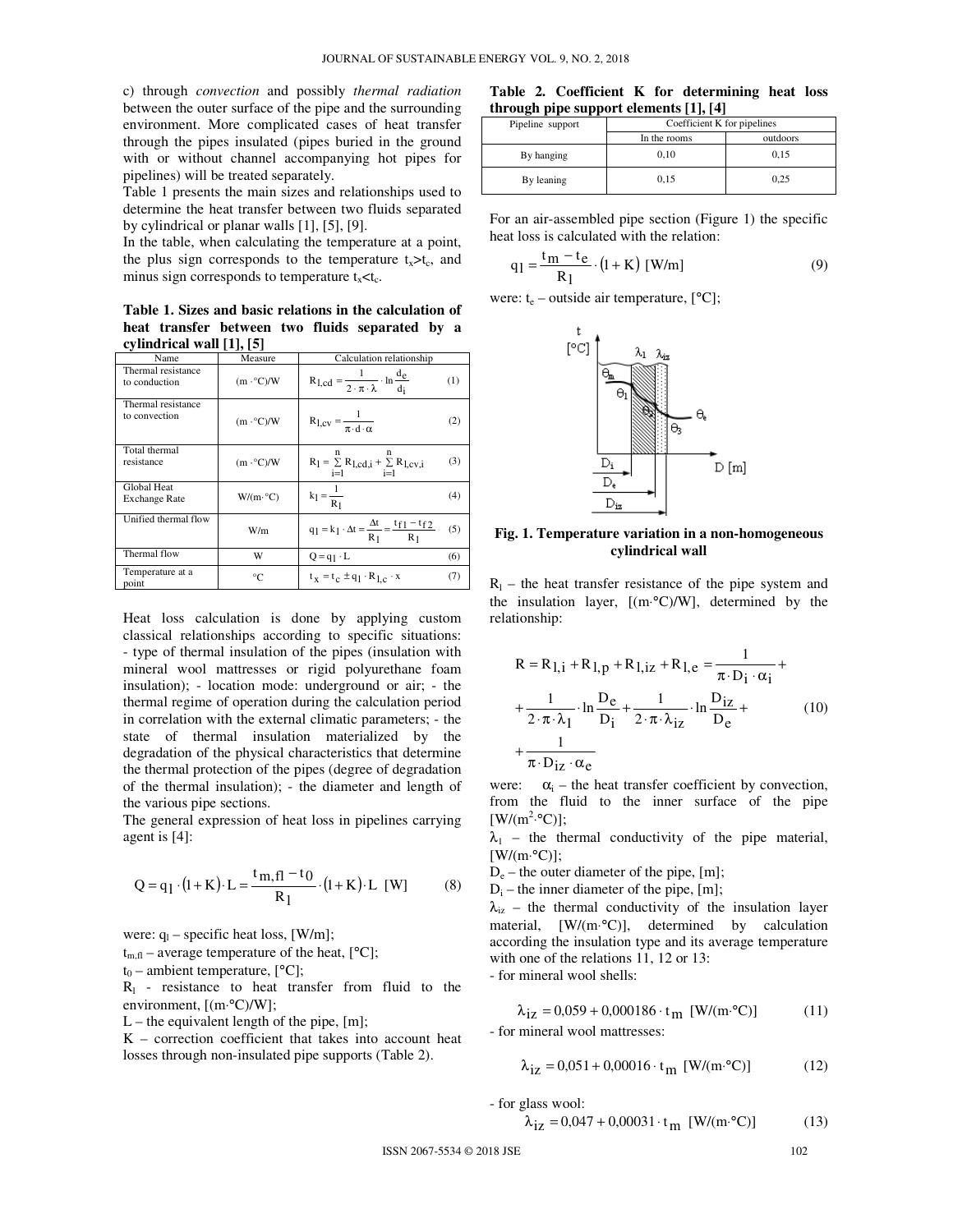were:  $t_m$  - average temperature of the insulating layer under the assumption of a temperature of 50°C to the insulation surface.

 $D_{i\tau}$  – the outer diameter of the insulating conduit assembly, [m], determined by the relationship:

$$
D_{iz} = D_e + 2 \cdot \delta_{iz} \text{ [m]}
$$
 (14)

were:  $\delta_{iz}$  – the thickness of the insulation layer located on the outside of the pipe, [m];

 $\alpha_{e}$  – heat transfer coefficient by convection, from the isolated pipe to the environment,  $[W/(m^2 \cdot ^{\circ}C)]$  determined with one of the relationships 15 or 16, depending on the pipeline location:

1. for thermally insulated pipes in enclosed spaces, [3], [5]:

$$
\alpha_{e} = 9.4 + 0.052 \cdot (t_{m, iz} - t_0) [W/(m^2 \cdot ^{\circ}C)] \tag{15}
$$

2. for outdoor pipelines (wind speed v, [m/s]):

$$
\alpha_e = 9.28 + 0.046 \cdot t_{m,iz} + 6.96 \cdot v^{1/2} [W/(m^2 \cdot ^{\circ}C)] (16)
$$

were: $t_0$  – the ambient temperature, in this case the temperature of the indoor air, [°C];

 $t_{m,iz}$  – average temperature of the outer surface of the pipe insulation, [°C], determined as the arithmetic mean of the heat average temperature,  $t_{m,f}$  and, the temperature of the outer surface of the pipe insulation,  $t_m$ :

$$
t_{m,iz} = \frac{t_{m,fl} + t_m}{2} [^{\circ}C]
$$
 (17)

For the economic analysis of the thermal rehabilitation measure of the considered section of pipe, are considered the following two indicators:

1. The return on investment, which is the number of years in which the relationship is:

$$
t_{r} = \frac{I}{V_{in} - C} \text{[ani]}
$$
 (18)

were:  $I$  – the value of the investment, [lei]; Vin - total revenue generated from receipts, [lei]; C - total expenditure, [lei];

2. Project profitability (accounting rate), which allows for the quicker removal of weaker project variants, established with relationship 19, being considered as eligible projects that fulfil the condition that  $R_p > 1$ :

$$
R_p = \frac{V_{in} - C}{I} = \frac{1}{t}
$$
 (19)

#### **3. Calculation of thermal insulation thickness for a given heat loss [1], [2], [3], [8]**

The initial calculations for determining the thickness of the thermal insulation layer are as follows:

- location of the pipeline and the state of the environment;

- the temperature of the fluid being transported,  $t_f$ , [°C];

 $ISSN 2067-5534 \odot 2018 JSE$  103

- ambient air temperature,  $t_0$ ,  $[°C]$ ;
- diameter d<sup>e</sup> , [mm];
- pipe length, L, [m];
- support module, reinforcement and expansion dampers; - construction of thermal insulation and characteristics of thermo insulating materials;

- specific heat losses,  $q_l$ , [W/m], or total,  $Q_l$ , [W]. For pipes with a basic insulation layer and an outer protective layer, total thermal resistance,  $R_1$ , [(m⋅°C)/W], is expressed through mathematical relations 20 şi 21:

$$
R_1 = R_{1i} + R_{1p} + R_{1iz} + R_{1p} + R_{1e}
$$
 (20)

$$
R_1 = \frac{(t_f - t_0)}{q_1} \tag{21}
$$

Explaining the thermal resistance of the insulation,  $R_{\text{li}z}$ , [(m⋅°C)/W] is obtained:

$$
R_{\text{liz}} = \frac{(t_f - t_0)}{q_1} - (R_{\text{li}} + R_{\text{lp}} + R_{\text{lsp}} + R_{\text{le}}) \tag{22}
$$

Insulation thickness,  $\delta_{iz}$ , unknown to the problem, implicitly occurs in thermal resistances  $R_{\text{li}z}$ ,  $R_{\text{lsp}}$  and  $R_{\text{le}}$ , equation 20 resolving in two steps:

a) In the first step, the protective layer is neglected, considering it  $R_{\text{lsn}}=0$ , thermal resistance  $R_{\text{li}}$  and  $R_{\text{ln}}$  being determined. With these, equations 20 and 21 show the relation of the insulation dimension:

$$
\ln \frac{d_{iz}}{d_e} = 2 \cdot \pi \cdot \lambda_{iz} \cdot \left( \frac{t_f - t_0}{q_l} - R_{li} - R_{lp} - R_{le} \right) (23)
$$

Using the logarithm tables' results in the ratio of/to, according to which the value of the thickness of the insulation layer is obtained:

$$
\delta_{\text{iz}} = 0.5 \cdot d_{\text{e}} \cdot \left(\frac{d_{\text{iz}}}{d_{\text{e}}} - 1\right) \text{ [mm]}
$$
 (24)

b) In the second step, taking into account the existence of the protective layer, the thickness of the insulation layer, δiz, [mm], determined with relation 24, with the correction,  $\Delta$ , [mm], is reduced, obtaining the actual thickness of the thermal insulation:

$$
\delta_{\text{iz}} = \delta_{\text{iz}} - \Delta \,\text{[mm]} \tag{25}
$$

If the protective layer is metallic, the value can be admitted for the correction ∆=0.

#### **4. CASE STUDY REGARDING THE COST EVALUATION FOR AN AERIAN CONDUCT TRONSON**

The pipeline section chosen for the study is part of the hot water transport network from the source of the thermal agent to the associated thermal points. The transport network is a two-pipe network with a duct (tour) and a return pipe, consisting of several overhead (air) and underground sections (Figure 2).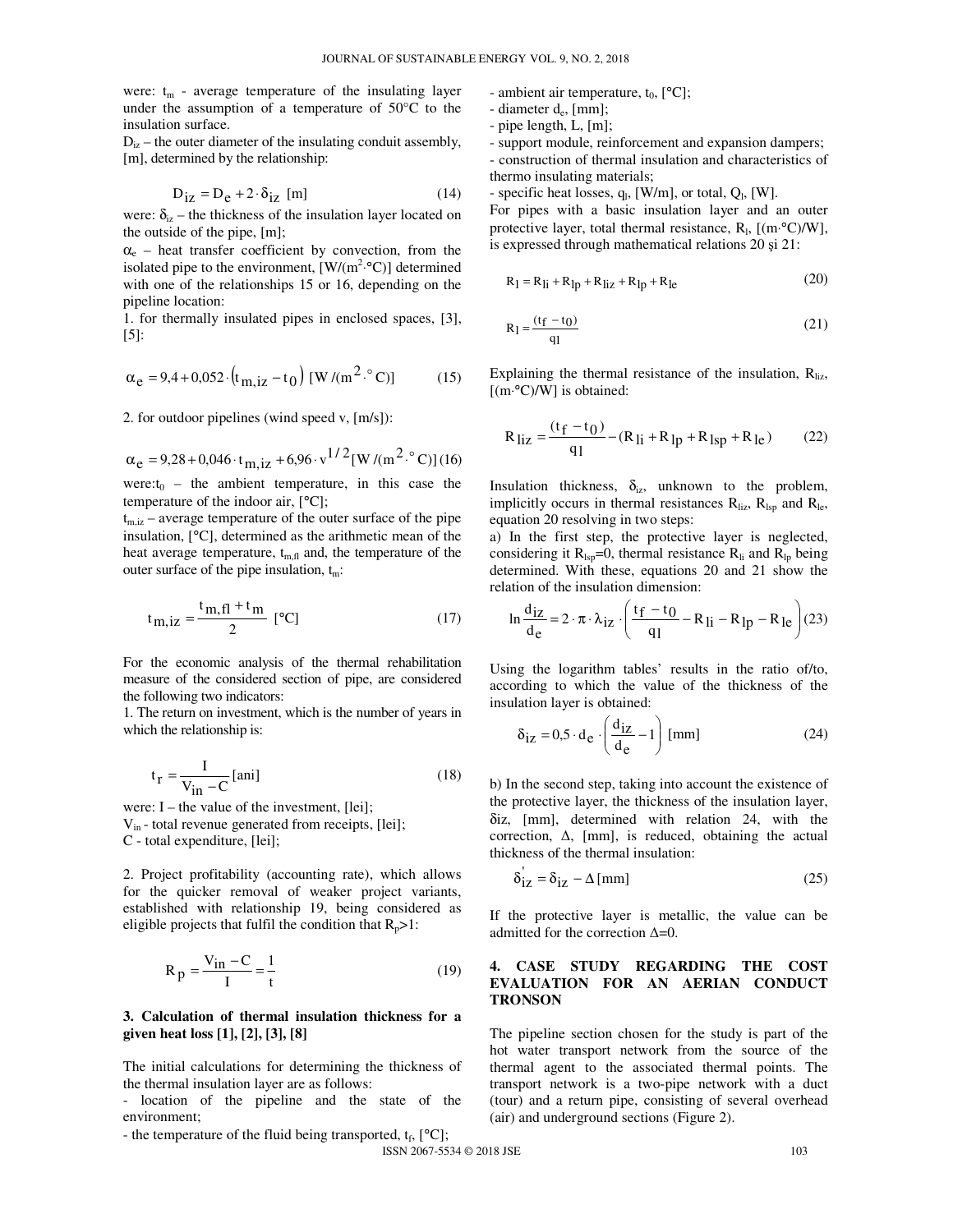The total length of the transport network is 6651 m, out of which 4891m (73.54%) in aerial assemblage, respectively 1760m (26.46%) underground, the pipes being buried directly in the soil at a depth of 1 m and a distance between the axes of the two pipes (turn/return) of 0.5 m.

Aerial installation on reinforced concrete pillars consists of 6 sections of pipelines, three of which constitute the airway (section I – CET – connection point A, section II – connection point A – connection point B, section III – connection point  $B$  – connection point F22), the other three being the branches of the bus (section IV connecting point F22 - PT TAGCH, section IX connecting point A - PT Turceni railway line, section X connecting point B - PT Colony).



**Fig. 2. Thermal transport network scheme of the heat from the source (Turceni) at the point of connection of the consumer (heating point), with green studied section** 

The underground installation, directly into the ground, comprises 9 sections of pipelines, five of which constitute the underground bus (section V - connection point F22 - connection point C, section VI - connection point C - connection point D, section VII - connection point D - connection point E, section VIII - connection point E - connection point F, section XV - connection point F - PT2), the other four represent the derivations of the bus (section  $XI$  - connection point  $C$  -  $PT4$ , section XII - connection point D - PT3, section XIII - connection point E - PT1, section XIV - connection point F - PT5). The transition from the aerial installation to the underground assembly of the transport network is achieved by means of two 90° elbows, and the passages from the pipe sections with larger inner diameters to those with smaller inner diameters are achieved by means of reducers (confusors). Also, taking the efforts of elongation of the pipes 500 is fitted in 500 m of one

pound type compensator.

The main thermal energy consumers are supplied by eight thermal points: Thermal point Draw CF Turceni (PT Remiză CF Turceni); - Thermal point TAGCH (PT TAGCH); Thermal Point Colony (PT Colony); Thermal point No. 1 (PT1); Thermal point No. 2 (PT2); Thermal point No. 3 (PT3); Thermal point No. 4 (PT4); Thermal point No. 5 (PT5).

For the case study of the project, one of the six airways (section III - connecting point B - connecting point F22 with the most damaged layer of the current insulation layer) is considered, for which the thickness of the insulation layer is chosen so that the heat loss is as small as possible. The materials from which the thermal insulation layer of the pipes will be made are: mineral wool (in shells or mattresses), respectively, glass wool. The application of the calculation formulas presented in section 3 (relations 1 ... 19) for the actual situation of the pipe III, with a very high thermal insulation deterioration (on long sections of the section, the insulation layer is totally

missing) leading to the results presented in Table 3.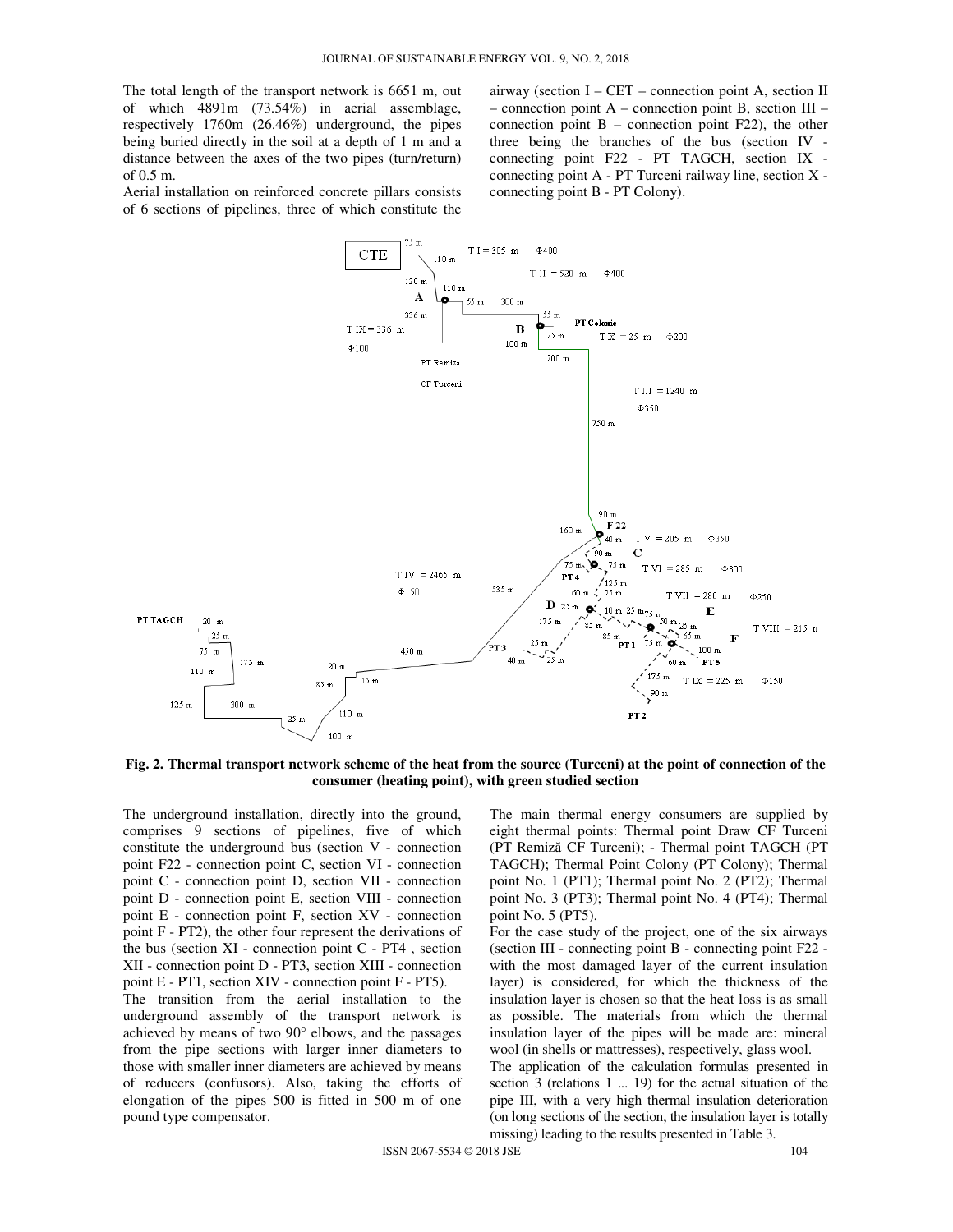| Determined parameter                                           | Unit                    | Value      |  |
|----------------------------------------------------------------|-------------------------|------------|--|
| The coefficient of thermal convection of the                   | $W/(m^2.$ °C)           | 3.355,42   |  |
| heating medium inside the pipe wall, $\alpha$                  |                         |            |  |
| Convective thermal resistance inside the pipe, R <sub>li</sub> | $(m \cdot C)/W$         | 0,000271   |  |
| Conductive thermal conductivity through pipe, $R_{\text{ln}}$  | $(m \cdot ^{\circ}C)/W$ | 0,000153   |  |
| The coefficient of thermal convection from the                 | $W/(m^2.$ °C)           | 8,005      |  |
| external wall of the duct to the outside air, $\alpha_e$       |                         |            |  |
| Convective heat resistance from external pipe wall             |                         |            |  |
| to outside air, $R_{le}$                                       | $(m \cdot ^{\circ}C)/W$ | 0,107524   |  |
| Total thermal resistance                                       | $(m \cdot ^{\circ}C)/W$ | 0,107948   |  |
| Length of pipe section, $L_{cd}$                               | m                       | 1.240,00   |  |
| The equivalent length of the local resistance                  |                         | 31,19      |  |
| elements, $L_{ech, rez, loc}$                                  | m                       |            |  |
| Equivalent length of pipe section, Lech.cd                     | m                       | 1.271,19   |  |
| Heat flow unit, q <sub>1</sub>                                 | W/m                     | 1.150,83   |  |
| Correction coefficient that takes into account heat            |                         | 0,25       |  |
| losses through non-insulated pipe supports, K                  |                         |            |  |
| The heat lost to the outside by the heat, Q                    | kW                      | 1.828,66   |  |
| Number of hours of network operation, $\tau_f$                 | h/an                    | 8.014      |  |
| Flow rate of heat transfer through pipeline, $m_{\text{av}}$   | 1/s                     | 90,00      |  |
| The thermal energy flowing through the pipe                    |                         | 333.073,32 |  |
| section, $Q_{\text{trso}}$                                     | Gcal/an                 |            |  |
| Loss of thermal energy on the considered pipeline,             | Gcal/an                 |            |  |
| ΛO                                                             |                         | 12.604,81  |  |
| The current price of the heat supply from the                  | lei/Gcal                | 76,30      |  |
| production source, c <sub>o</sub>                              |                         |            |  |
| Losses related to heat lost through the pipeline, $\Delta C$   | Lei/an                  | 961.747,00 |  |

**Table 3. Results on heat losses through the pipeline section studied under real conditions** 

Taking into acount the high level of heat loss on the considered pipeline section, it is necessary to carry out thermal rehabilitation works, which consist in the optimal choice of the thickness of a thermal insulation layer (mineral wool cochils, mineral wool mattresses or glass wool), protected on the outside by a layer of galvanized sheet metal  $\delta_{\rm SD} = 2$ mm, with thermal conductivity  $\lambda_{\rm SD} = 49,88 \,\text{W/(m·°C)}$ . The thermal conductivity of the heat insulation layer taken into account are:

| $\Delta \sim 100$ | for mineral wool shells (vmc),                                                                  |  |  |
|-------------------|-------------------------------------------------------------------------------------------------|--|--|
|                   | $\lambda_{17}^{\text{Vmc}}$ = 0,0748 W/(m <sup>o</sup> C); - for mineral wool mattresses        |  |  |
|                   | (vms): $\lambda_{i\tau}^{Vms} = 0.0646 \text{ W/(m}^{\circ}\text{C)}$ ; - for glass wool (vst): |  |  |
|                   | $\lambda_{17}^{\text{Vst}} = 0.0734 \text{ W/(m}^{\circ}\text{C)}.$                             |  |  |
|                   |                                                                                                 |  |  |

The optimal thicknesses of the thermal insulation layer were determined by means of the relation 23, resulting in the following three categories of material: - for mineral wool shells,  $\delta_{iz}^{Vmc} = 30$  mm; - for mineral wool mattresses,  $\delta_{iz}^{Vms} = 25 \text{ mm}$ ; - for glass wool,  $\delta_{iz}^{\text{vst}} = 29 \text{ mm}.$ 

In order to establish the economic efficiency indicators of the thermal rehabilitation works, prices were considered by the producers and traders of such materials [10], [11], [12], [13] and the results are presented centrally in the table 4.

**Table 4. Results on Economic Efficiency Indicators for Thermal Rehabilitation Works of the Pipeline Section Considered** 

| Current |                                                                | Insulating / protective material                                                             |                          |                        |                          |
|---------|----------------------------------------------------------------|----------------------------------------------------------------------------------------------|--------------------------|------------------------|--------------------------|
| no.     | Parameter                                                      | mineral wool                                                                                 | mineral wool             | glass wool ***         | galvanized sheet         |
|         |                                                                | shells $*$                                                                                   | mattresses **            |                        | ****                     |
| 1.      | Thickness, $\delta_{\text{mat}}$ , [mm]                        | 30,00                                                                                        | 25,00                    | 29,00                  | 2.00                     |
| 2.      | Price, $c_{\text{mat}}$                                        | 100,00 lei/m                                                                                 | 41,50 lei/m <sup>2</sup> | 9,50 lei/ $m2$         | 83,62 lei/m <sup>2</sup> |
| 3.      | Material Required                                              | 1275.00 m                                                                                    | $1.441,00 \text{ m}^2$   | $1.441,00 \text{ m}^2$ | $1.441,00 \text{ m}^2$   |
| 4.      | Total material cost, [lei]                                     | 127.500,00                                                                                   | 59.801.50                | 13.689.50              | 120.496.42               |
| 5.      | Energy saving, $\Delta Q$ , [Gcal/an]                          | $\Delta Q = \Delta Q_{\text{neiz}} - \Delta Q_{\text{iz}} = 12.604,81 - 3.330,73 = 9.274,08$ |                          |                        |                          |
| 6.      | Gcal price, C <sub>enterm</sub> , [lei/Gcal]                   | 76.30                                                                                        |                          |                        |                          |
| 7.      | Financial economy registered by investment, $\Delta C$ , [lei] | $\Delta C = \Delta C \cdot c_{en. \text{term}} = 9.274,08 \cdot 76,30 = 707.612,30$          |                          |                        |                          |
| 8.      | Investment recovery term, [ani]                                | 1.52                                                                                         | 0.92                     | 0.66                   |                          |
| 9.      | Project profitability                                          | 0.6579                                                                                       | 1.0870                   | 1,5152                 | $\overline{\phantom{a}}$ |

#### **5. CONCLUSIONS**

For the chosen section of the pipeline, the total heat loss in the case of the constant storage of the flow of the conveying heat agent and its temperature for a whole year is about 4% of the total energy conveyed, under the constant preservation of the outside air temperature.

The choice of the optimum diameter of the insulation layer is made in the same initial calculation assumptions as for the non-insulated pipeline (thermal flow, hot air temperature and outside air temperature, constant), considering that the heat losses will not exceed 1 % from the total heat energy transported, ie, when the specific heat losses are about 304 W/m.

In the case of mineral mattress insulation mattresses and of glass wool, two iterations were needed to determine the optimal thickness of the insulation layer.

The optimum values for the insulation layers are: 30 mm for shells, 25 mm for mattress wool and 29 mm for glass wool.

The results obtained have raised problems in the pricing of the materials used, it is necessary to consult the producers and traders of such products because the pipeline and the insulation layers dimensions are not manufactured and marketed on a large scale, manufacturers making the requested sizes at higher than standard prices.

In the calculation of the investment, for each case, an average price offered by the producers was taken into account, namely: 100 lei/m for the shells of mineral wool,  $41,50$  lei/m<sup>2</sup> in the case of mineral wool mattresses, respectively 9,50 lei/ $m<sup>2</sup>$  in the case of glass wool. It is to be noted that the mineral wool shells are sold in standard lengths of 1 m, for longer lengths, the price increases very much, and the mineral wool mattresses, respectively the glass wool, are sold in packs, according to standard mattress sizes.